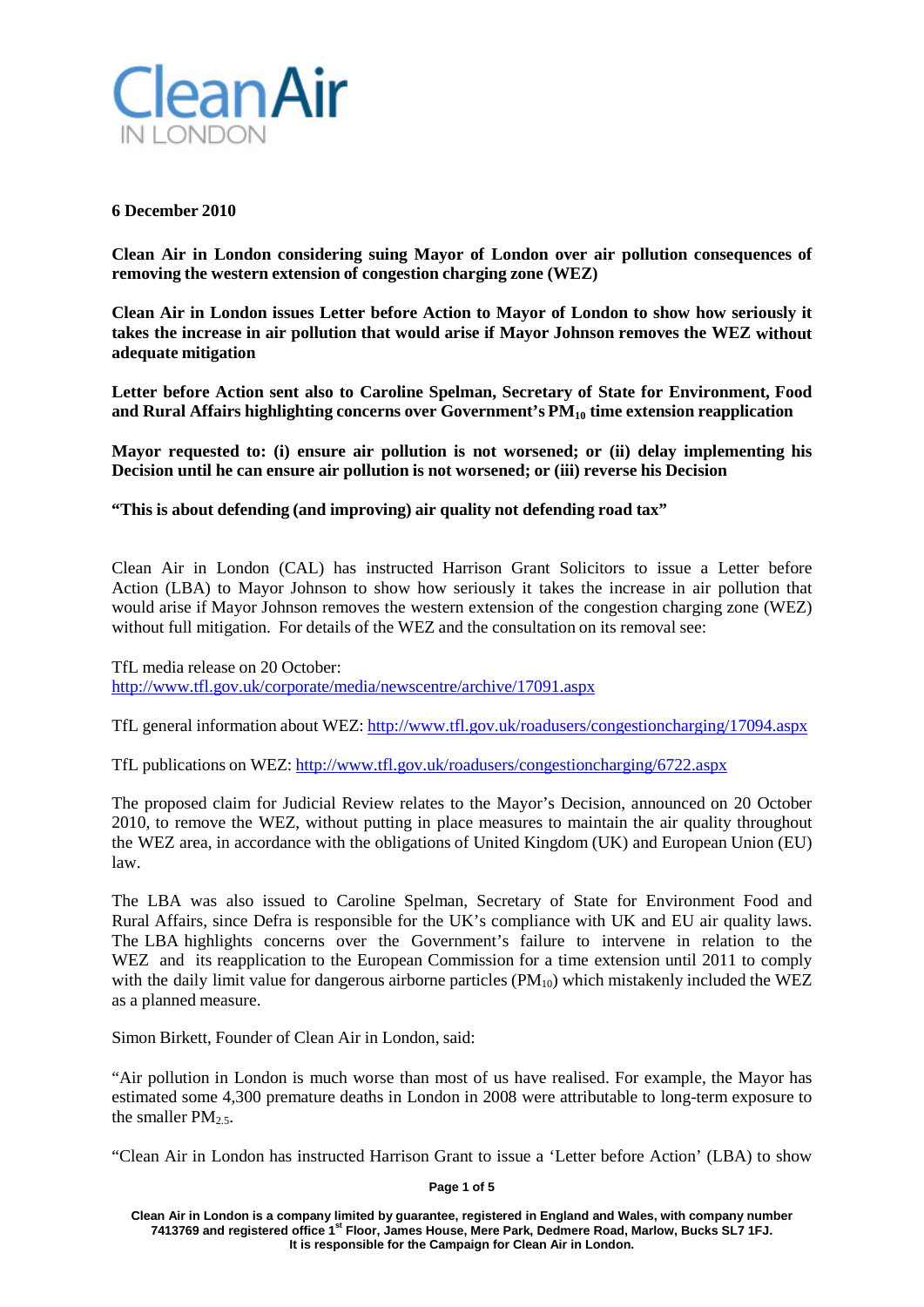

how seriously it takes: the increase in air pollution that would arise if Mayor Johnson removes the WEZ without adequate mitigation; and the Government's mistaken inclusion of the WEZ in its reapplication to the European Commission for a time extension until 2011 to comply with legal standards for dangerous airborne particles  $(PM_{10})$  and avoid £300m fines. Clean Air in London is separately urging the European Commission to reject within weeks the UK's flawed reapplication for a time extension on  $PM_{10}$ .

"To put the issue in context, the Mayor's own consultation documents estimate that emissions of PM<sub>10</sub> would increase by 3-4% on average across the WEZ area if the scheme is removed compared with an estimate in his draft Air Quality Strategy, of a 13% average reduction between 2008 and 2011 for London as a whole.

"Ambient air quality concentrations are much harder to reduce than emissions.

"The Mayor has chosen a seemingly populist route despite Transport for London's (TfL's) analysis of the traffic, environmental, revenue, economic and social impacts showing overwhelmingly negative results. At least one impact – the need to comply with health-based air quality laws, if necessary through mitigation measures – must not be dismissed. We should expect the Mayor of a large and complex city to

'walk and chew gum' at the same time.

"Clean Air in London hopes that when these matters have been considered further by the Mayor – who says he is keen to seek improvements in the environment and public health – he will act decisively to being down air pollution in the WEZ area.

"Any legal action must always be a last resort. This is about defending (and improving) air quality not defending road tax."

# **Proposed Grounds of Challenge**

The Proposed Grounds of Challenge would be that the Mayor's Decision to remove the WEZ without adequate mitigation measures is unlawful amongst other reasons because removal of the WEZ will mean that:

- a. the PM<sub>10</sub> daily limit value will be breached in 2011 at locations within the WEZ area where members of the public have access;
- b. NO<sub>2</sub> annual mean and hourly limit values will be breached at locations within the WEZ area where members of the public have access;
- c. there will be aggravated breaches of the  $NO<sub>2</sub>$  hourly limit value whereby it would be exceeded in 2011 at locations having been attained in 2010;
- d. there will be aggravated breaches of the requirement to ensure that the limit value for annual mean concentrations of  $NO<sub>2</sub>$  is not exceeded by more than the maximum margin of tolerance that would apply from 1 January 2010 if the UK obtains a time extension to comply with the NO2 annual limit value as the Mayor is assuming; and
- e. air pollution will worsen within the WEZ area.

# **Action that the Mayor and the Secretary of State are expected to take**

The LBA requests the Mayor: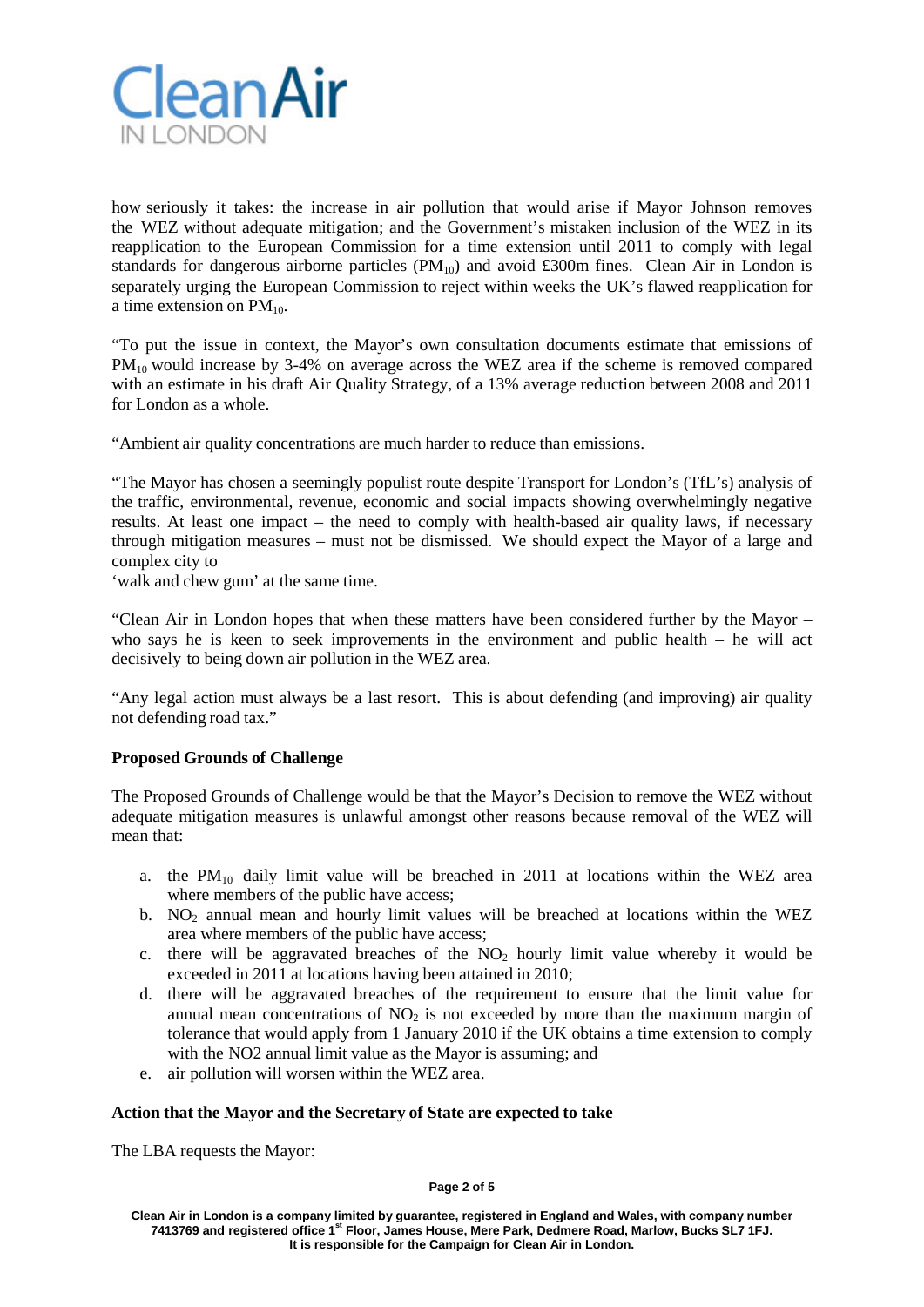

- a. to agree to ensure that annual mean and peak concentrations of nitrogen dioxide  $(NO<sub>2</sub>)$  and other pollutants in ambient air throughout the WEZ area will not exceed those in 2010 following removal of the WEZ;
- b. alternatively, to agree to delay implementation of his Decision removing the WEZ until mitigation measures have been put in place to ensure that annual mean and peak concentrations of nitrogen dioxide  $(NO<sub>2</sub>)$  and other pollutants in ambient air throughout the WEZ area will not exceed those in 2010 following removal of the WEZ;
- c. alternatively, to reverse his Decision removing the WEZ.

The Secretary of State is requested to:

- a. confirm that if the Mayor fails to act as requested, she will exercise her powers to prevent the Mayor removing the WEZ pending the adoption of alternative measures appropriate for the implementation of UK and EU law; and
- b. in any event, to write to the European Commission's Environment Directorate notifying it: (1) of the planned removal of the WEZ in London; (2) the full consequences of that Decision for the UK's ability to comply with UK and EU air quality laws; and (3) of the impact on the UK's pending reapplication for a time extension until 2011 to comply with the  $PM_{10}$ daily limit value throughout London (which included the WEZ as a measure being taken).

Mayor Johnson and the Secretary of State are both also asked to consent, under the Aarhus Convention requirements for access to justice in environmental cases, to a protective costs order limiting liability for adverse costs against CAL if the matter were to progress.

# **Notes:**

# 1. Clean Air in London highlighted concerns to Mayor Johnson in September 2008

Clean Air in London wrote to Mayor Johnson on 27 September 2008 saying "Keep the WEZ or an even tougher, additional, inner low emission zone will be needed by early 2010". See:

http://cleanairinlondon.org/solutions/mayors-consultation-on-the-future-of-the-congestion-chargewestern-extension-the-wez/

# 2. WEZ consultation and other documents

TfL's report to the Mayor on the Congestion Charging Scheme Variation Orders Consultation dated

October 2010 states on page 67:

*"The Mayor will need to weigh the public support for removal against the potential adverse impacts highlighted in Chapter 5".*

Note: Chapter 5 is titled "Impacts of the proposals" Key impacts of the proposals are:

- Traffic: 30,000 extra vehicles per day; congestion 15% to 21% worse
- Environmental emissions: average increases for  $PM_{10}$  (3-4%); NOx (2-3%); and CO<sub>2</sub> (4-6%)

### **Page 3 of 5**

**Clean Air in London is a company limited by guarantee, registered in England and Wales, with company number 7413769 and registered office 1st Floor, James House, Mere Park, Dedmere Road, Marlow, Bucks SL7 1FJ. It is responsible for the Campaign for Clean Air in London.**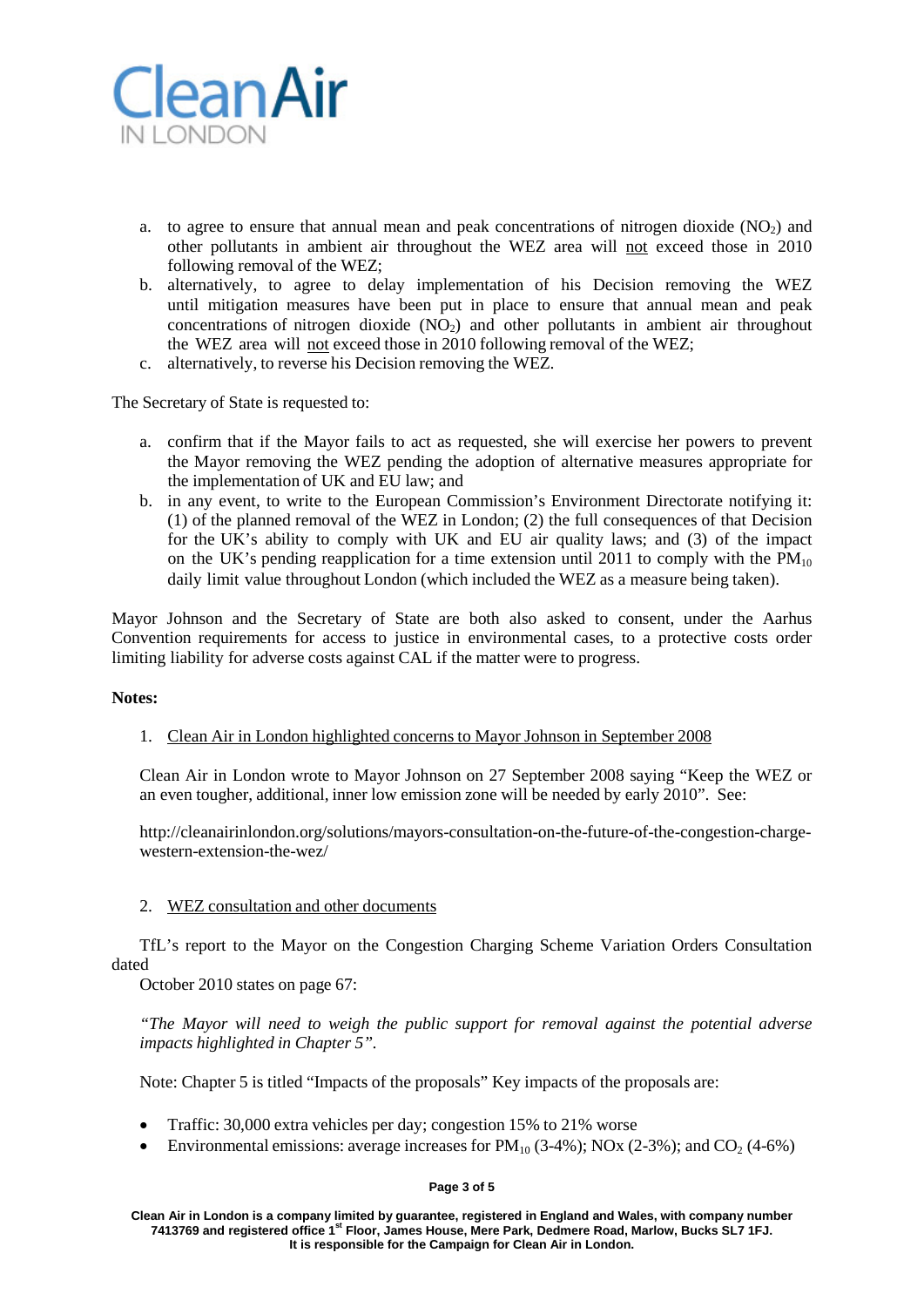

- Revenue: net reduction in region of £55m per year and £5m one-off removal cost
- Economic: disbenefit of £50-70m per year; saving of £40m per year for charges and penalties
- Social include Equalities, Health and Safety.

Results of public consultation which closed on 2 August 2010 referred to in TfL report:

- Headline total reported: 13,962 responses; 61% of individuals and 66% of businesses supported removal of the WEZ
- Stakeholders: 39% stakeholders said WEZ should not be removed. 34% wanted it removed.
- No attitudinal survey was undertaken

Results of initial consultation which closed on 5 October 2008

[http://www.tfl.gov.uk/static/corporate/media/newscentre/archive/10590.html#](http://www.tfl.gov.uk/static/corporate/media/newscentre/archive/10590.html)

- Headline total reported: 28,000 responses; overall 67% of individual and 86% of businesses supported removal of the WEZ
- Attitudinal survey:
	- Of three options: 41% of public preferred removal; 30% of public preferred keeping it; and 15% of public preferred changing it.
	- − Of three options: 50% of businesses preferred removal; 23% supported keeping it; and 14% preferred changing it
	- − Around half of stakeholders in favour of keeping WEZ although some made support conditional on other changes. A quarter of stakeholders supported removal of the WEZ

See Blog by Dave Hill of the Guardian on 24 September 2009 for comment:

[http://www.guardian.co.uk/uk/davehillblog/2009/sep/24/boris-johnson-congestion-charge-evening-](http://www.guardian.co.uk/uk/davehillblog/2009/sep/24/boris-johnson-congestion-charge-evening-standard) [standard](http://www.guardian.co.uk/uk/davehillblog/2009/sep/24/boris-johnson-congestion-charge-evening-standard)

And the report on the 2008 attitudinal survey:

<http://www.tfl.gov.uk/assets/downloads/annex-2-report-on-the-attitudinal-survey-of-Londoners.pdf>

3. Mitigation measures

Proposed mitigation

TfL report states on page 88:

*"It is reasonable to expect that the measures set out in the draft MAQS, and those in the MTS and WEZ complementary measure* [note typos]*, would more than offset any undesirable air quality impacts from WEZ removal, and deliver greater reductions in emissions. In particular, the proposal to apply age-based limits to taxis set out in the draft MAQS will be important, given the relatively high number of taxis in the area, and their contribution to road transport emissions."*

Note: the final MAQS has not yet been published; the age-limits might are expected to apply from

### **Page 4 of 5**

**Clean Air in London is a company limited by guarantee, registered in England and Wales, with company number 7413769 and registered office 1st Floor, James House, Mere Park, Dedmere Road, Marlow, Bucks SL7 1FJ. It is responsible for the Campaign for Clean Air in London.**